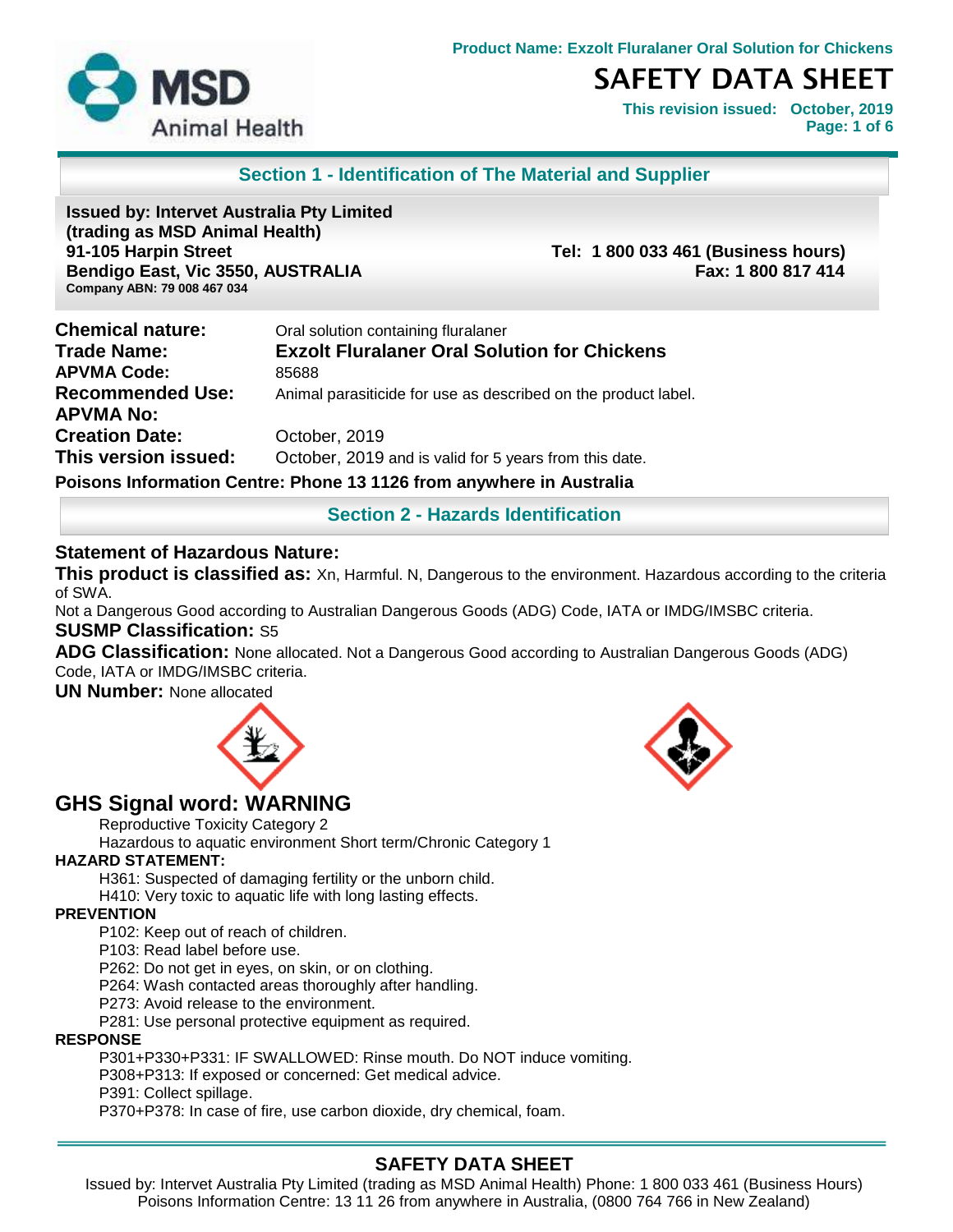

**This revision issued: October, 2019 Page: 2 of 6**

#### **STORAGE**

P410: Protect from sunlight.

P402+P404: Store in a dry place. Store in a closed container.

P403+P235: Store in a well-ventilated place. Keep cool.

**DISPOSAL**

P501: Dispose of contents and containers as specified on the registered label.

#### **Emergency Overview**

**Physical Description & Colour:** Light yellow to dark yellow solution.

**Odour:** No data.

**Major Health Hazards:** possible risk of impaired fertility, possible risk of harm to the unborn child.

## **Section 3 - Composition/Information on Ingredients**

| Ingredients                     | <b>CAS No</b>  | Conc, g/L |         | $TWA$ (mg/m <sup>3</sup> ) STEL (mg/m <sup>3</sup> ) |
|---------------------------------|----------------|-----------|---------|------------------------------------------------------|
| Fluralaner                      | 864731-61-3 10 |           | not set | not set                                              |
| Other non hazardous ingredients | secret         | to 1 L    | not set | not set                                              |
| ____                            |                |           |         |                                                      |

This is a commercial product whose exact ratio of components may vary slightly. Minor quantities of other non hazardous ingredients are also possible.

The SWA TWA exposure value is the average airborne concentration of a particular substance when calculated over a normal 8 hour working day for a 5 day working week. The STEL (Short Term Exposure Limit) is an exposure value that may be equalled (but should not be exceeded) for no longer than 15 minutes and should not be repeated more than 4 times per day. There should be at least 60 minutes between successive exposures at the STEL. The term "peak "is used when the TWA limit, because of the rapid action of the substance, should never be exceeded, even briefly.

## **Section 4 - First Aid Measures**

### **General Information:**

**You should call The Poisons Information Centre if you feel that you may have been poisoned, burned or irritated by this product. The number is 13 11 26 from anywhere in Australia (0800 764 766 in New Zealand) and is available at all times. Have this SDS with you when you call.** 

**Inhalation:** First aid is not generally required. If in doubt, contact a Poisons Information Centre or a doctor.

**Skin Contact:** Wash gently and thoroughly with water (use non-abrasive soap if necessary) for 5 minutes or until chemical is removed.

**Eye Contact:** No effects expected. If irritation does occur, flush contaminated eye(s) with lukewarm, gently flowing water for 5 minutes or until the product is removed. Obtain medical advice if irritation becomes painful or lasts more than a few minutes. Take special care if exposed person is wearing contact lenses.

**Ingestion:** If product is swallowed or gets in mouth, do NOT induce vomiting; wash mouth with water and give some water to drink. If symptoms develop, or if in doubt contact a Poisons Information Centre or a doctor.

# **Section 5 - Fire Fighting Measures**

**Fire and Explosion Hazards:** The major hazard in fires is usually inhalation of heated and toxic or oxygen deficient (or both), fire gases. There is no risk of an explosion from this product under normal circumstances if it is involved in a fire.

Fire decomposition products from this product may be toxic if inhaled. Take appropriate protective measures.

**Extinguishing Media:** In case of fire, use carbon dioxide, dry chemical or foam.

**Fire Fighting:** If a significant quantity of this product is involved in a fire, call the fire brigade.

| <b>Flash point:</b>              | No data  |
|----------------------------------|----------|
| <b>Upper Flammability Limit:</b> | No data. |
| <b>Lower Flammability Limit:</b> | No data. |
| <b>Autoignition temperature:</b> | No data. |
| <b>Flammability Class:</b>       | No data. |

# **SAFETY DATA SHEET**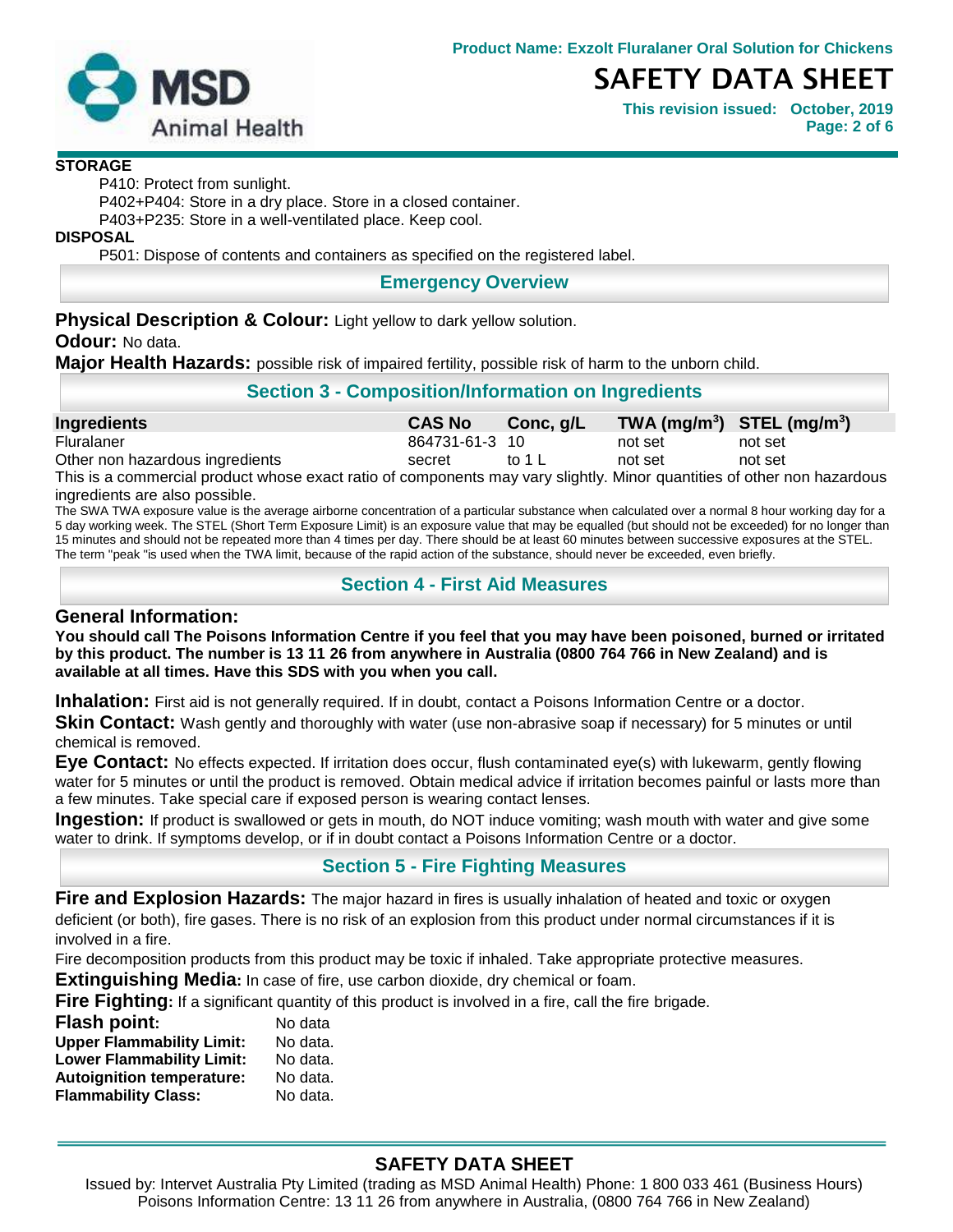

**This revision issued: October, 2019 Page: 3 of 6**

# **Section 6 - Accidental Release Measures**

**Accidental release:** In the event of a major spill, prevent spillage from entering drains or water courses. As a minimum, wear overalls, goggles and gloves. Suitable materials for protective clothing include no specific manufacturer recommendations. Use impermeable gloves with care. Eye/face protective equipment should comprise, as a minimum, protective glasses and, preferably, goggles. If there is a significant chance that vapours or mists are likely to build up in the cleanup area, we recommend that you use a respirator. Usually, no respirator is necessary when using this product. However, if you have any doubts consult the Australian Standard mentioned below (section 8).

Stop leak if safe to do so, and contain spill. Absorb onto sand, vermiculite or other suitable absorbent material. If spill is too large or if absorbent material is not available, try to create a dike to stop material spreading or going into drains or waterways. Sweep up and shovel or collect recoverable product into labelled containers for recycling or salvage, and dispose of promptly. Recycle containers wherever possible after careful cleaning. Refer to product label for specific instructions. After spills, wash area preventing runoff from entering drains. If a significant quantity of material enters drains, advise emergency services. Full details regarding disposal of used containers, spillage and unused material may be found on the label. If there is any conflict between this SDS and the label, instructions on the label prevail. Ensure legality of disposal by consulting regulations prior to disposal. Thoroughly launder protective clothing before storage or reuse. Advise laundry of nature of contamination when sending contaminated clothing to laundry.

## **Section 7 - Handling and Storage**

**Handling:** Keep exposure to this product to a minimum, and minimise the quantities kept in work areas. Check Section 8 of this SDS for details of personal protective measures, and make sure that those measures are followed. The measures detailed below under "Storage" should be followed during handling in order to minimise risks to persons using the product in the workplace. Also, avoid contact or contamination of product with incompatible materials listed in Section 10.

**Storage:** This product is a Scheduled Poison. Observe all relevant regulations regarding sale, transport and storage of this schedule of poison. Protect this product from light. Store in the closed original container in a dry, cool, well-ventilated area out of direct sunlight. Make sure that the product does not come into contact with substances listed under "Incompatibilities" in Section 10. Some liquid preparations settle or separate on standing and may require stirring before use. Check packaging - there may be further storage instructions on the label.

# **Section 8 - Exposure Controls and Personal Protection**

The following Australian Standards will provide general advice regarding safety clothing and equipment: Respiratory equipment: **AS/NZS 1715**, Protective Gloves: **AS 2161**, Occupational Protective Clothing: AS/NZS 4501 set 2008, Industrial Eye Protection: **AS1336** and **AS/NZS 1337**, Occupational Protective Footwear: **AS/NZS2210**.

#### **SWA Exposure Limits TWA (mg/m<sup>3</sup>**

**) STEL (mg/m<sup>3</sup> )** Exposure limits have not been established by SWA for any of the significant ingredients in this product.

No special equipment is usually needed when occasionally handling small quantities. The following instructions are for bulk handling or where regular exposure in an occupational setting occurs without proper containment systems.

**Ventilation:** This product should only be used where there is ventilation that is adequate to keep exposure below the TWA levels. If necessary, use a fan.

**Eye Protection:** Eye protection such as protective glasses or goggles is recommended when this product is being used.

**Skin Protection:** You should avoid contact even with mild skin irritants. Therefore you should wear suitable impervious elbow-length gloves and facial protection when handling this product for lengthy periods. See below for suitable material types.

**Protective Material Types:** There is no data that enables us to recommend any type except that it should be impermeable.

**Respirator:** Usually, no respirator is necessary when using this product. However, if you have any doubts consult the Australian Standard mentioned above.

# **SAFETY DATA SHEET**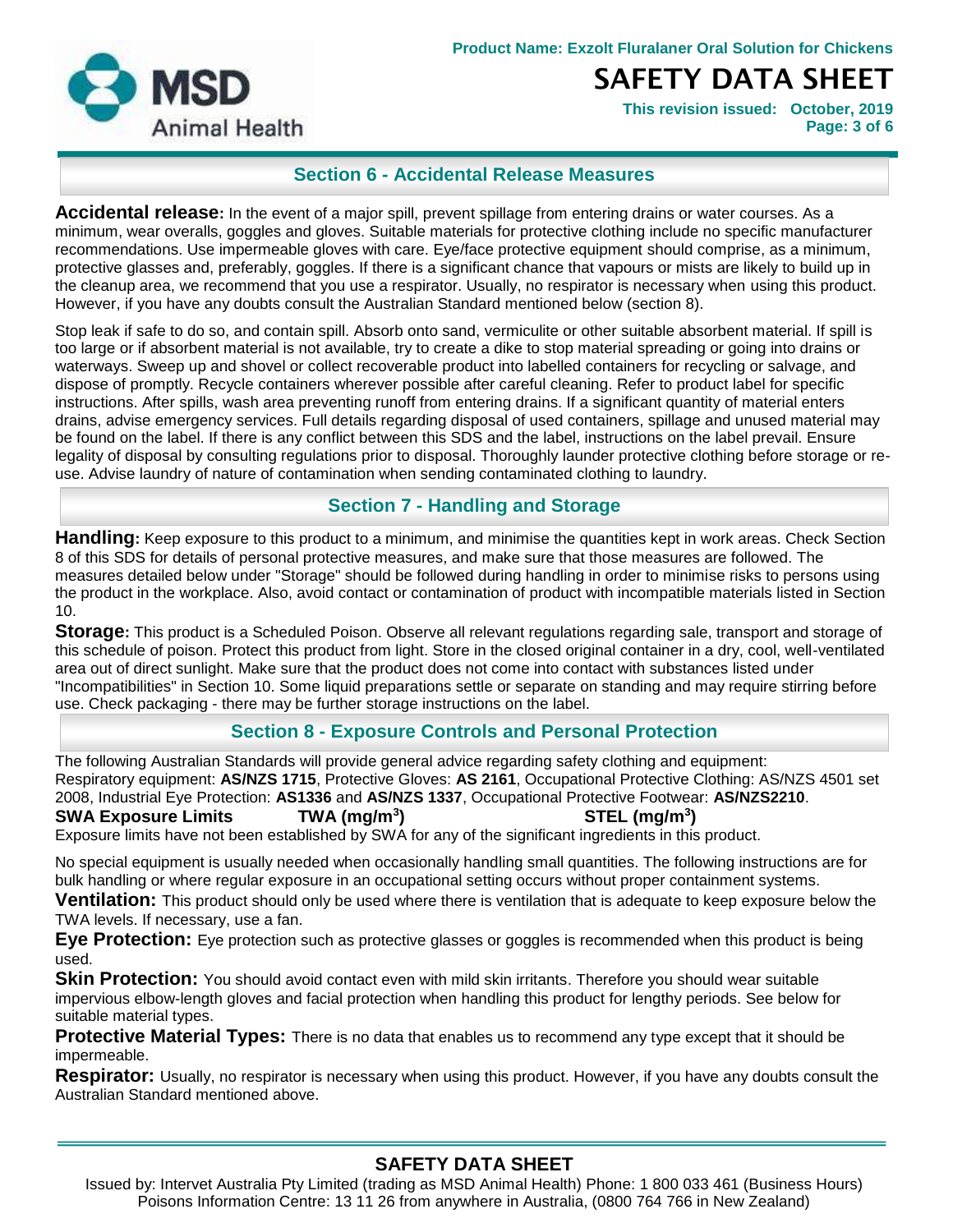**Product Name: Exzolt Fluralaner Oral Solution for Chickens**



# SAFETY DATA SHEET

**This revision issued: October, 2019 Page: 4 of 6**

### **Section 9 - Physical and Chemical Properties**

| <b>Physical Description &amp; Colour:</b> | Light yellow to dark yellow solution.            |
|-------------------------------------------|--------------------------------------------------|
| Odour:                                    | No data.                                         |
| <b>Boiling Point:</b>                     | Not available.                                   |
| <b>Freezing/Melting Point:</b>            | No specific data. Liquid at normal temperatures. |
| <b>Volatiles:</b>                         | No data.                                         |
| <b>Vapour Pressure:</b>                   | No data.                                         |
| <b>Vapour Density:</b>                    | No data.                                         |
| <b>Water Solubility:</b>                  | No data.                                         |
| pH:                                       | No data.                                         |
| <b>Volatility:</b>                        | No data.                                         |
| <b>Odour Threshold:</b>                   | No data.                                         |
| <b>Evaporation Rate:</b>                  | No data.                                         |
| <b>Coeff Oil/water Distribution:</b>      | No data                                          |
| <b>Autoignition temp:</b>                 | No data.                                         |

## **Section 10 - Stability and Reactivity**

**Reactivity:** This product is unlikely to react or decompose under normal storage conditions. However, if you have any doubts, contact the supplier for advice on shelf life properties.

**Conditions to Avoid:** Protect this product from light. Store in the closed original container in a dry, cool, wellventilated area out of direct sunlight.

**Incompatibilities:** strong oxidising agents.

**Fire Decomposition:** Combustion forms carbon dioxide, and if incomplete, carbon monoxide and possibly smoke. Water is also formed. May form oxides of sulfur (sulfur dioxide is a respiratory hazard) and other sulfur compounds. Most will have a foul odour. Calcium compounds. Carbon monoxide poisoning produces headache, weakness, nausea, dizziness, confusion, dimness of vision, disturbance of judgment, and unconsciousness followed by coma and death. **Polymerisation:** This product will not undergo polymerisation reactions.

#### **Section 11 - Toxicological Information**

**Local Effects: Target Organs:** There is no data to hand indicating any particular target organs. This product is likely to cause decreased fertility in humans.

## **Classification of Hazardous Ingredients**

Ingredient **Risk Phrases** 

No ingredient mentioned in the HSIS Database is present in this product at hazardous concentrations.

**Potential Health Effects**

#### **Inhalation:**

**Short Term Exposure:** Available data indicates that this product is not harmful. In addition product is unlikely to cause any discomfort or irritation.

Long Term Exposure: No data for health effects associated with long term inhalation.

## **Skin Contact:**

**Short Term Exposure:** Available data indicates that this product is not harmful. It should present no hazards in normal use. However product may be irritating, but is unlikely to cause anything more than mild transient discomfort. **Long Term Exposure:** No data for health effects associated with long term skin exposure.

# **SAFETY DATA SHEET**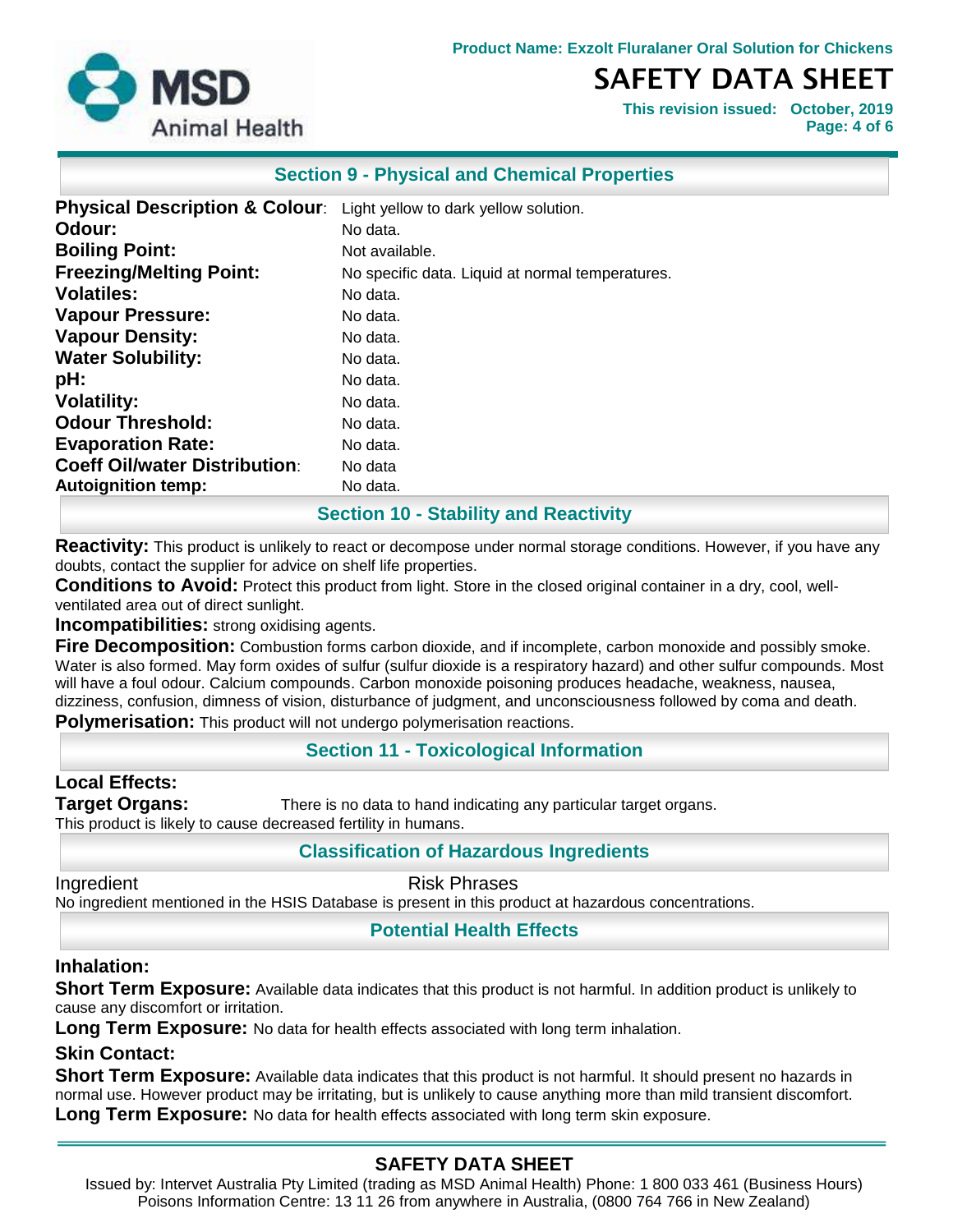

**This revision issued: October, 2019 Page: 5 of 6**

## **Eye Contact:**

**Short Term Exposure:** This product may be irritating to eyes, but is unlikely to cause anything more than mild transient discomfort.

**Long Term Exposure:** No data for health effects associated with long term eye exposure.

#### **Ingestion:**

**Short Term Exposure:** Significant oral exposure is considered to be unlikely. Available data shows that this product is not harmful. This product is unlikely to cause any irritation problems in the short or long term.

**Long Term Exposure:** No data for health effects associated with long term ingestion.

#### **Carcinogen Status:**

**SWA:** No significant ingredient is classified as carcinogenic by SWA.

**NTP:** No significant ingredient is classified as carcinogenic by NTP.

**IARC:** No significant ingredient is classified as carcinogenic by IARC.

## **Section 12 - Ecological Information**

Very toxic to aquatic organisms, may cause long-term adverse effects to the aquatic environment. Insufficient data to be sure of status.

## **Section 13 - Disposal Considerations**

Disposal: Special help is available for the disposal of Agricultural Chemicals. The product label will give general advice regarding disposal of small quantities, and how to cleanse containers. However, for help with the collection of unwanted rural chemicals, contact ChemClear 1800 008 182 http://www.chemclear.com.au/ and for help with the disposal of empty drums, contact DrumMuster http://www.drummuster.com.au/ where you will find contact details for your area.

### **Section 14 - Transport Information**

UN Number: This product is not classified as a Dangerous Good by ADG, IATA or IMDG/IMSBC criteria. No special transport conditions are necessary unless required by other regulations.

## **Section 15 - Regulatory Information**

**AICS:** All of the significant ingredients in this formulation are compliant with NICNAS regulations. The following ingredient: Fluralaner, is mentioned in the SUSMP.

## **Section 16 - Other Information**

#### **This SDS contains only safety-related information. For other data see product literature.**

#### **Acronyms:**

| <b>ADG Code</b><br><b>AICS</b> | Australian Code for the Transport of Dangerous Goods by Road and Rail (7 <sup>th</sup> edition)<br>Australian Inventory of Chemical Substances |
|--------------------------------|------------------------------------------------------------------------------------------------------------------------------------------------|
| <b>SWA</b>                     | Safe Work Australia, formerly ASCC and NOHSC                                                                                                   |
| <b>CAS number</b>              | <b>Chemical Abstracts Service Registry Number</b>                                                                                              |
| <b>Hazchem Code</b>            | Emergency action code of numbers and letters that provide information to emergency<br>services especially firefighters                         |
| <b>IARC</b>                    | International Agency for Research on Cancer                                                                                                    |
| <b>NOS</b>                     | Not otherwise specified                                                                                                                        |
| <b>NTP</b>                     | National Toxicology Program (USA)                                                                                                              |
| <b>SUSMP</b>                   | Standard for the Uniform Scheduling of Medicines & Poisons                                                                                     |
| <b>UN Number</b>               | <b>United Nations Number</b>                                                                                                                   |

THIS SDS SUMMARISES OUR BEST KNOWLEDGE OF THE HEALTH AND SAFETY HAZARD INFORMATION OF THE PRODUCT AND HOW TO SAFELY HANDLE AND USE THE PRODUCT IN THE WORKPLACE. EACH USER MUST REVIEW THIS SDS IN THE CONTEXT OF HOW THE PRODUCT WILL BE HANDLED AND USED IN THE WORKPLACE.

# **SAFETY DATA SHEET**